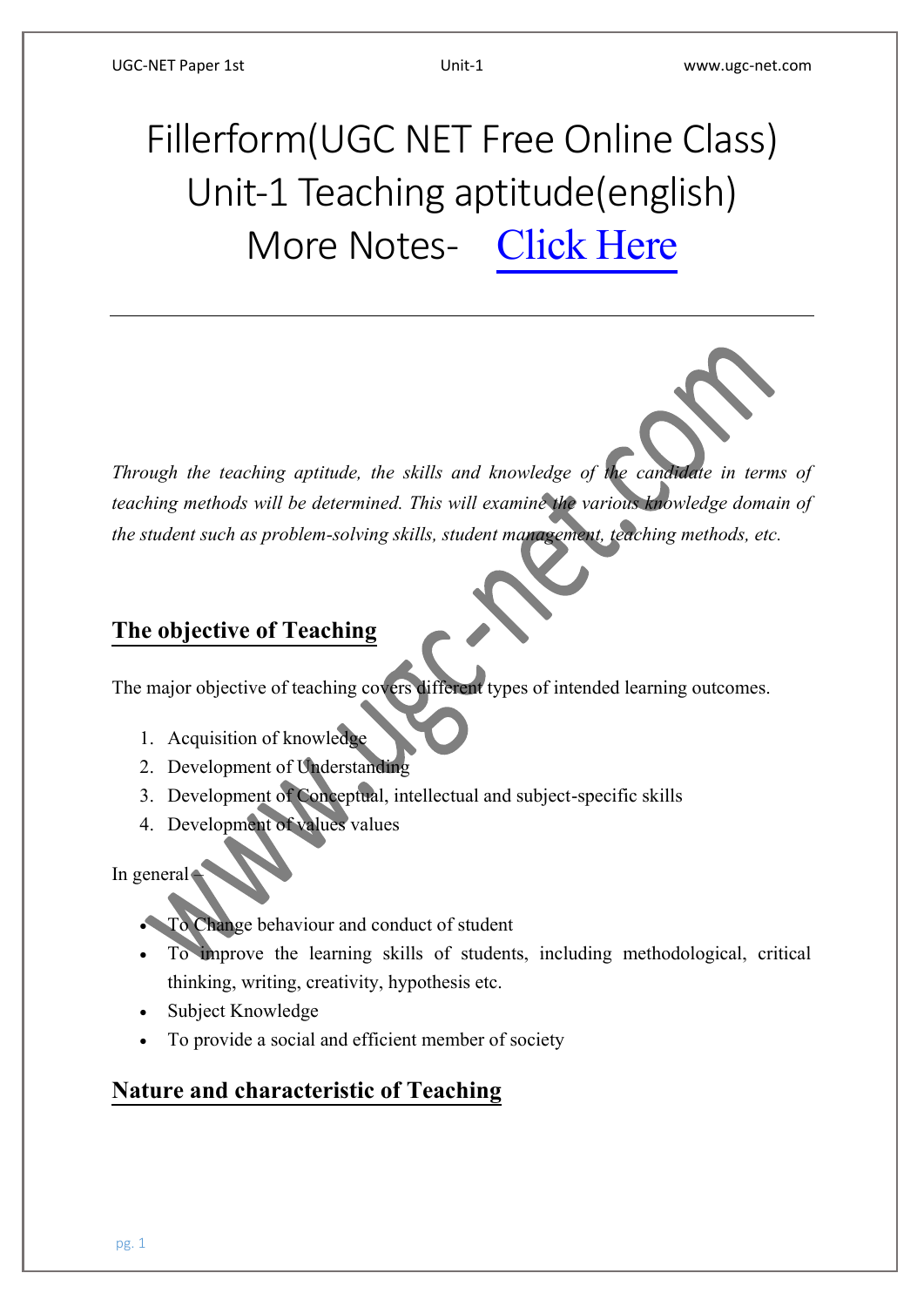Teaching is a social and cultural process, which is planned in order to enable an individual to learn something in his life. We can describe the nature and characteristics of teaching in the following way:-

- Teaching is a complete social process- Teaching is undertaken for society and by society. With ever-changing social ideas, it is not possible to describe the exact and permanent nature of teaching.
- Teaching is giving information- Teaching tells students about the things they have to know and students cannot find out themselves. Communication of knowledge is an essential part of teaching.
- Teaching is an interactive process- Teaching is an interactive process between the student and the teaching sources, which is essential for the guidance, progress, and development of students.
- Teaching is a process of development and learning.
- Teaching causes a change in behaviour.
- Teaching is art as well as science.
- Teaching is face to face encounter.
- Teaching is observable, measurable and modifiable.
- Teaching is a skilled occupation:- Every successful teacher is expected to know the general methods of teaching-learning situations.
- Teaching facilitates learning
- Teaching is both a conscious and an unconscious process.
- Teaching is from memory level to reflective level.
- Teaching is a continuum of training, conditioning, instruction, and indoctrination.

# **Levels of Teaching**

The Overall object of teaching is to build the overall personality of the learners and it evolves around the development of learner's capability, thinking and change in the behavior of students.

Different level of Teaching

- Memory Level of Teaching
- Understanding the Level of Teaching
- Reflective Level of Teaching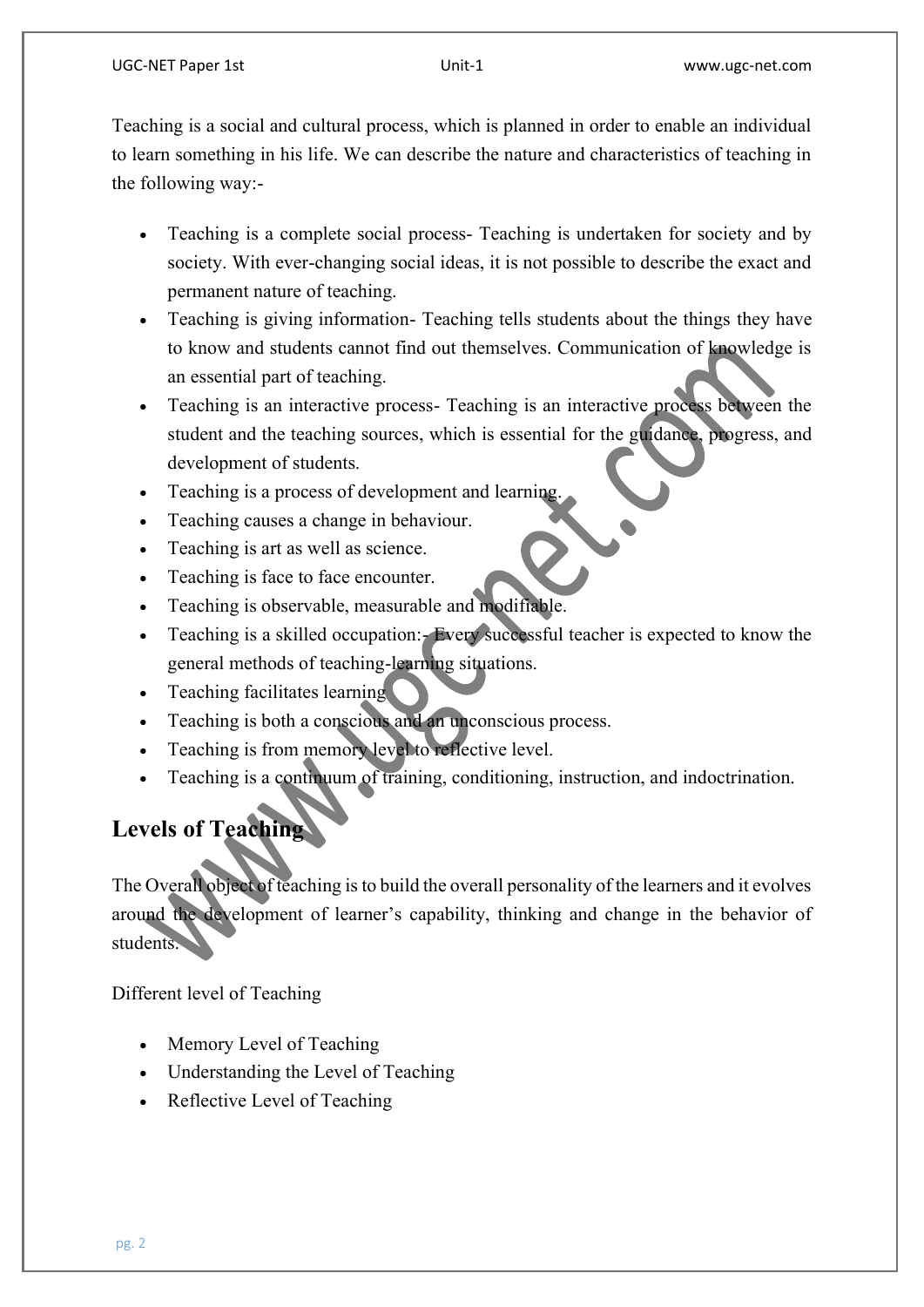### **Important Points on Memory level teaching (MLT)**

- Memory level teaching emphasis on presentation of fact and information and it's all about CRAMMING.
- Knowledge or information is gained by the learner through memorization.
- It is the initial stage of teaching and induces the habit of ROTE Learning of facts and subject matters
- It provides students the ability to retain and reproduce the learned subject.
- It covers only the knowledge-based objectives of Bloom's Taxonomy. At this level, the student learns to identify, recall or remembers the objects, events, ideas and retain them in memory.
- The teacher plays a very dominating and authoritarian role while instructing
- The evaluation system mainly includes Oral, Written and easy type-examination as well organized and is simple in nature so that it can be acquired through rote learning.
- The role of the teacher is prominent (Primary  $\&$  active) and that of the student is secondary (Secondary & Passive).
- Memory level teaching does not improve intelligence and increase student's capability but this is required for other types of teaching levels.

The Herbartian theory of apperception supports that the young children's mind is ready for perceiving themselves and the world around. Their mind is ready for a great mass of factual information including concepts, elements, structures, models and theories. They can acquire and retain information about a large number of things, objects, and material through memorization.

# **Classification of memory:**

- Immediate memory: when a recall is immediate
- Permanent memory: the recalling of material for a longer time.
- Personal memory: while recalling past experiences, we remember our personal past experience.
- Impersonal memory: recalling from books, and companion.
- Active memory: make effort to recall past experiences, recalling answers in exams.
- Passive memory: recall past experience without effort.
- Mechanical memory or physical memory: body becoming habitual of doing any task repeatedly.
- Rote memory: cramming facts without understanding.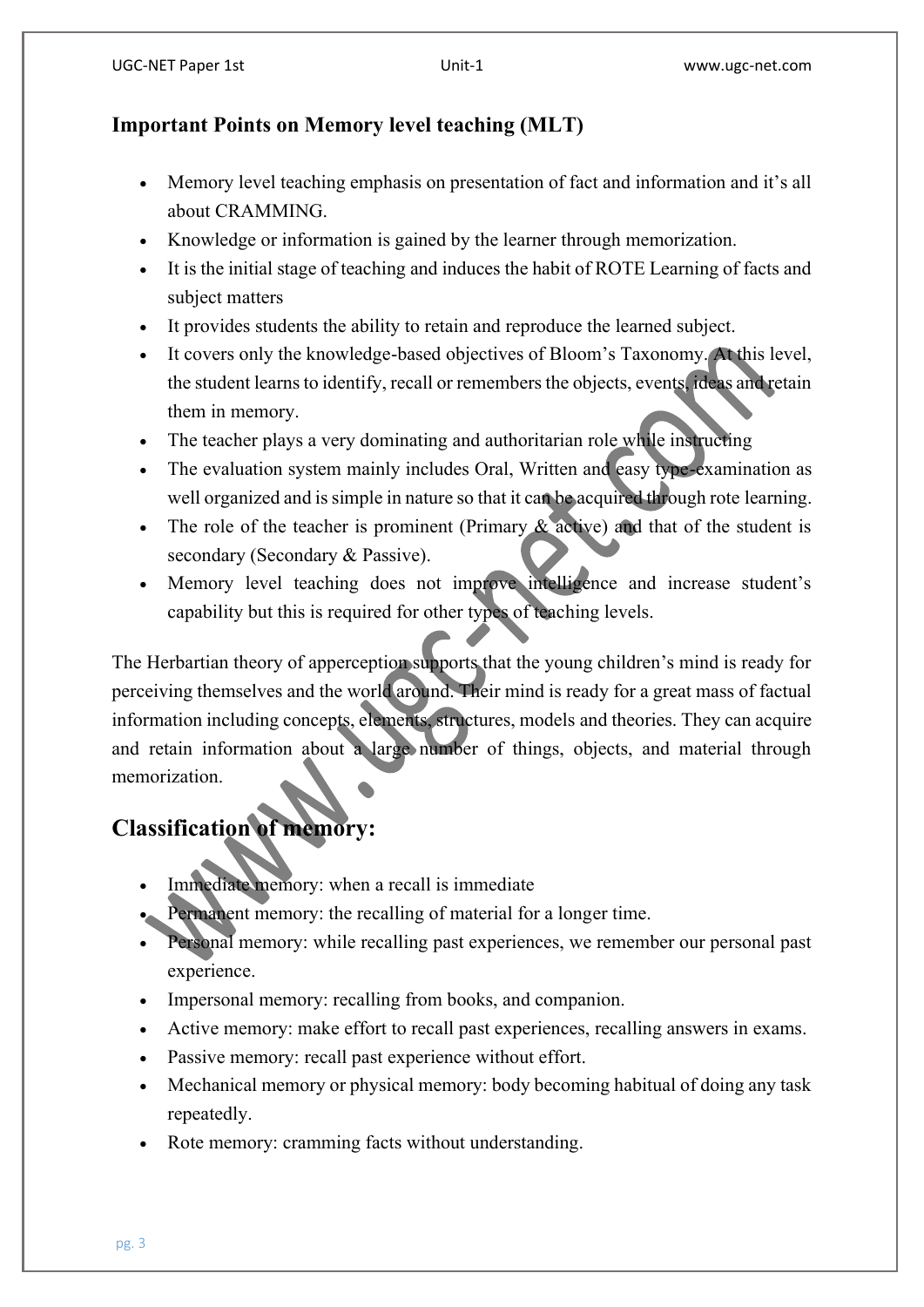Logical memory: to learn something by using intellect and it's recalling when needed.

### **Important Points on Understanding level of teaching(ULT)**

- Memory level teaching is the prerequisite for the understanding level of teaching as it talks about the generalization of principles, theory and other key important facts.
- This helps to build the thinking level of students to make use of their acquired knowledge on the basis of previously known facts and subjects.
- The teacher explains the student about the relationship between principles and facts and teaches them how these principles can be applied.
- It focusses on mastery of the subject
- It provides more and more opportunity for the students to develop skills of 'Memory + Insight'
- The evaluation system of this level is mainly objective type questions and essays.
- Student and teacher both play an active role in the Understanding level of teaching

Morrison has divided the understanding level of teaching into 5 steps;

- Exploration: testing previous knowledge, analyzing the content.
- Presentation: content is presented, diagnosis, and recapitulation till the students understand.
- Assimilation: generalization, individual activities, working in laboratory and library, the test of content.
- Organization: pupils are provided with the occasions for representation.
- Recitation: The pupil presents the content orally.

# **Important Points on Reflective level of teaching(RLT)**

Reflecting on something means giving careful thought to something over a period of time. It also means thinking deeply about something.

- It talks about both 'Understanding level' & 'Memory Level' teaching and its problem-centered.
- Its main objective to develop problem-solving, critical and constructive, independent, original thinking.
- At this level, the emphasis is laid on identifying the problem, defining it and finding a solution to it. The student's original thinking and creative-abilities develop at this level.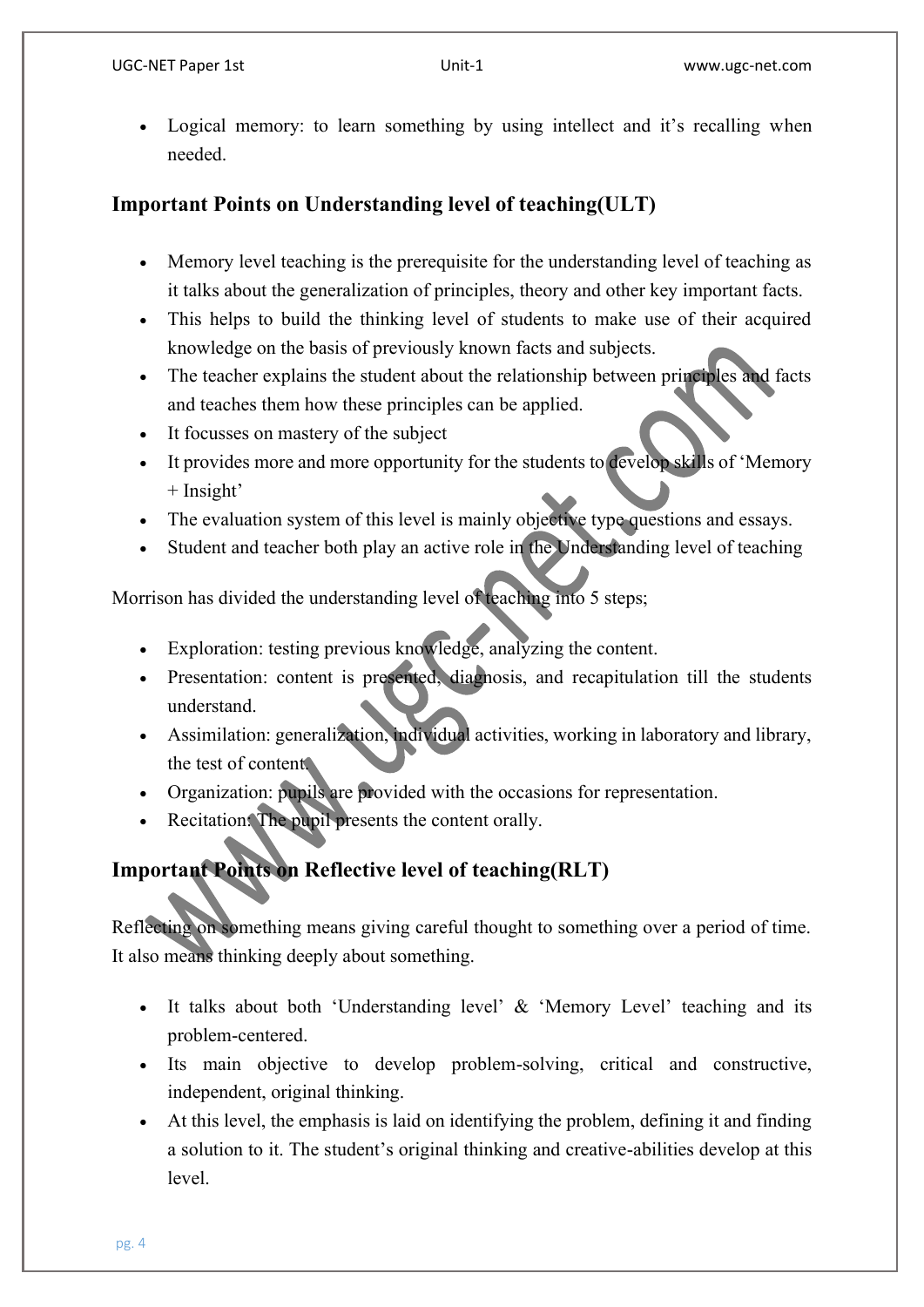- A student is Core 'Active & Primary' while the Teacher becomes 'Secondary & passive' in this.
- In Reflective level of teaching (RLT) Hunt is the main Proponent. It includes ULT and MLT. It is problem-centered teaching. The students are assumed to adopt some sort of research approach to solve the problem. The classroom environment is to be sufficiently 'Open and Independent'
- Hunt developed the reflective model of teaching which goes through the various steps including creating a problematic situation. Formulate and verify the hypothesis, data analysis and testing the hypothesis around the problem.
- An essay type test is used to evaluate the learning process.
- The teaching at this level is not teacher-centered or subject-centered, it is leanercentered.

# **Basic Requirements in Teaching**

- a. Three variables in teaching Includes the Teacher, Student & Environmental factors
- b. Professionalism
- c. Suitable Environment
- d. Teacher Student Relationship
- e. Students Discipline

### **Learner Characteristics**

- i. **Readiness** Motivation, interest & curiosity to learn
- ii. **Exercise** Practice what is learnt
- iii. **Effect**  Activities associated with pleasure are preferred over those that lead to pain or punishment
- iv. **Attitudes & Habits** Must be positive & encouraging
- v. **Absence of anger & jealousy** They weaken learning abilities
- vi. **Slow beginning followed by gradual development of interests**

# **Methods of Teaching**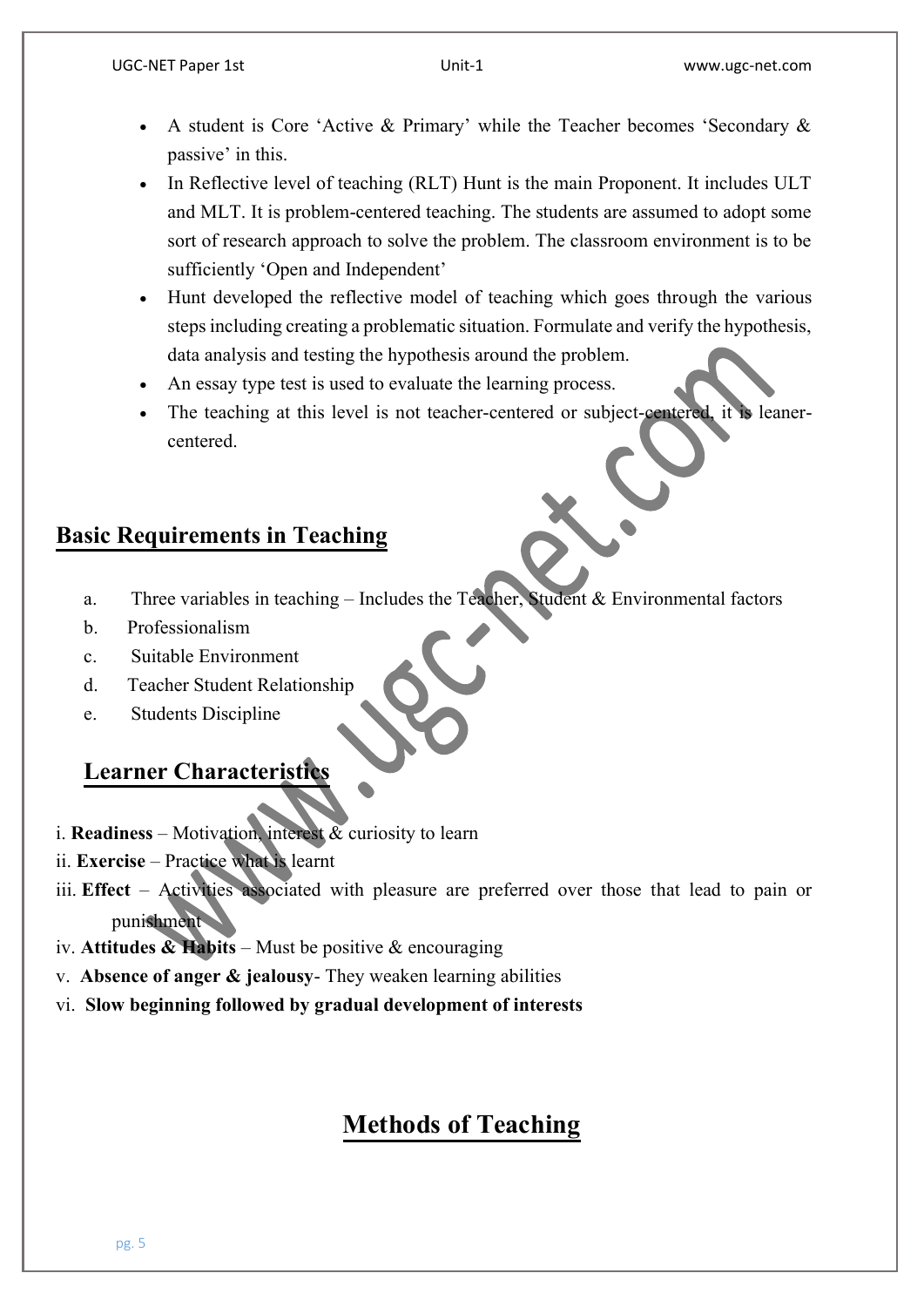Teaching is an exercise of both talent & creativity involving a repertoire of skills, techniques and procedures. The teaching profession has faced many challenges and transformations and has adopted recent and sophisticated technology.

#### **The act of teaching** has **three phases** mainly,

- Pre-Active: Planning phase
- Inter-Active: Implementation of what was planned i.e. actual teaching
- Post- Active: Evaluating activities that serve as feedback

There are **five steps** involved in the **process of teaching**:

#### a. Preparation

- · Of both the teacher and student
- Teacher must identify the level of the children
- The teacher can introduce the lesson by asking appropriate questions from a previous chapter to connect it to the new chapter
- Relevant topics/stories can be discussed & narrated in class
- Introduction must be brief and create interest to stimulate curiosity in students

#### b. Presentation

- Teacher must state the aim of the lesson to be taught so that the students can prepare themselves for what they are expecting
- The teacher then presents the lesson by using different materials, presenting facts and other principles relevant to the lesson
- The teacher can leave some area of the lesson for the student to explore

#### c. Comparison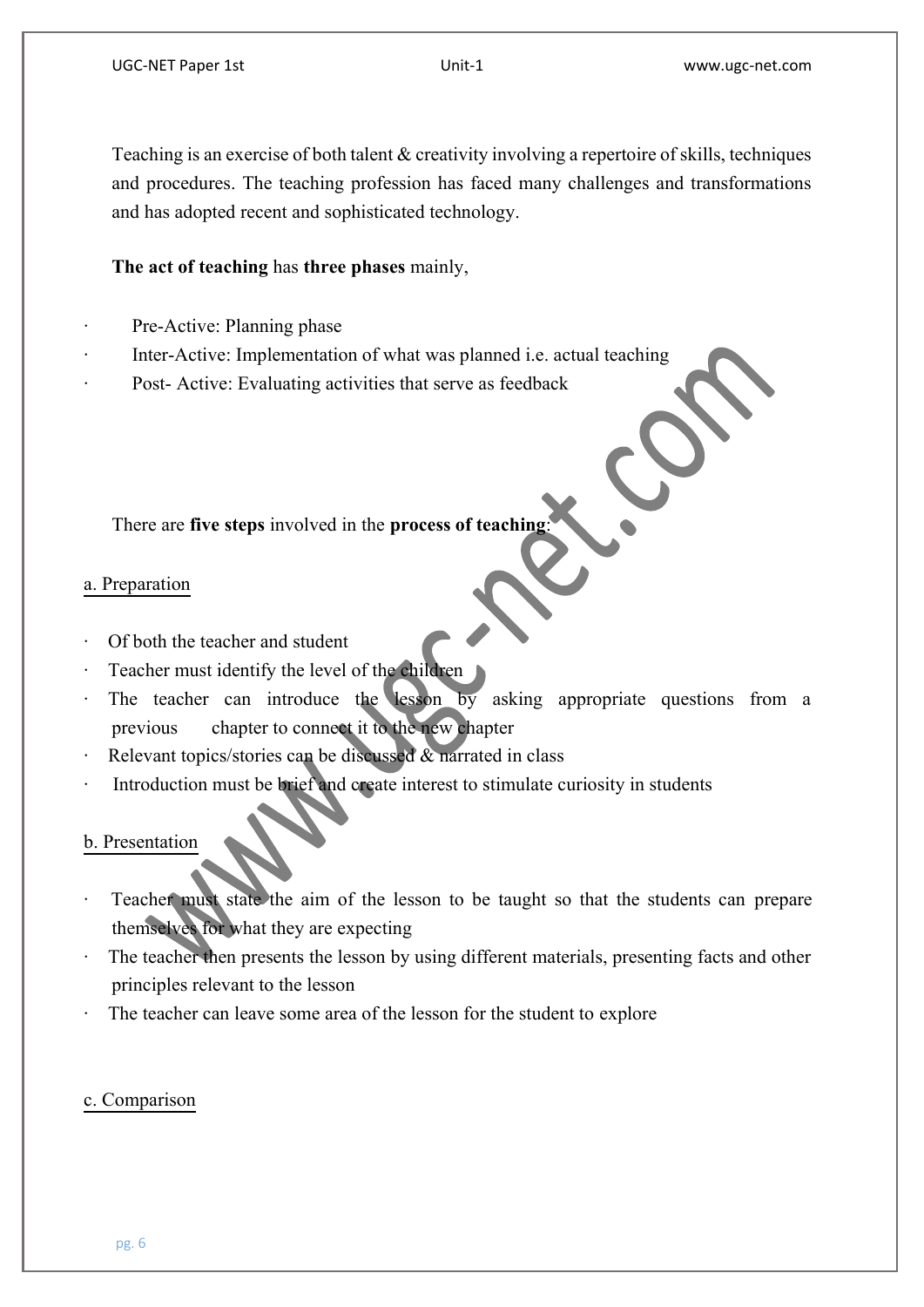The third step of learning where the student is presented with the opportunity to compare two sets of facts

#### d. Generalization

- By observation and comparison various conclusions can be drawn
- Teachers must aid the students when they arrive at incorrect generalizations
- The students must understand the law/principle taught by the teacher for this stage to be successful

#### e. Application

- Knowledge loses half its value unless if used in the discovery of further facts and their application to new situations
- Makes learning meaningful and permanent
- Serves purpose of revision of what has been learnt
- Children can be evaluated through examinations

# **A. Methods of Teaching According to Different Schools of Philosophy**

#### **a. Methods by Idealism**

- They speak of the general nature of teaching methods only
- They don't specify any method to be adopted while learning (used during the *Upanishadic* period too in India)
- aka informal dialectic method
- Idealist value use of well prepared  $\&$  presented lectures
- Socrates Question method
- Plato Conversational method
- Aristotle Inductive and Deductive methods
- Hegel Logical method
- Pestalozzi Self activity method
- Herbart Discussion method
- Froebel's metaphor of 'Kindergarten'

#### **b. Methods by Naturalism**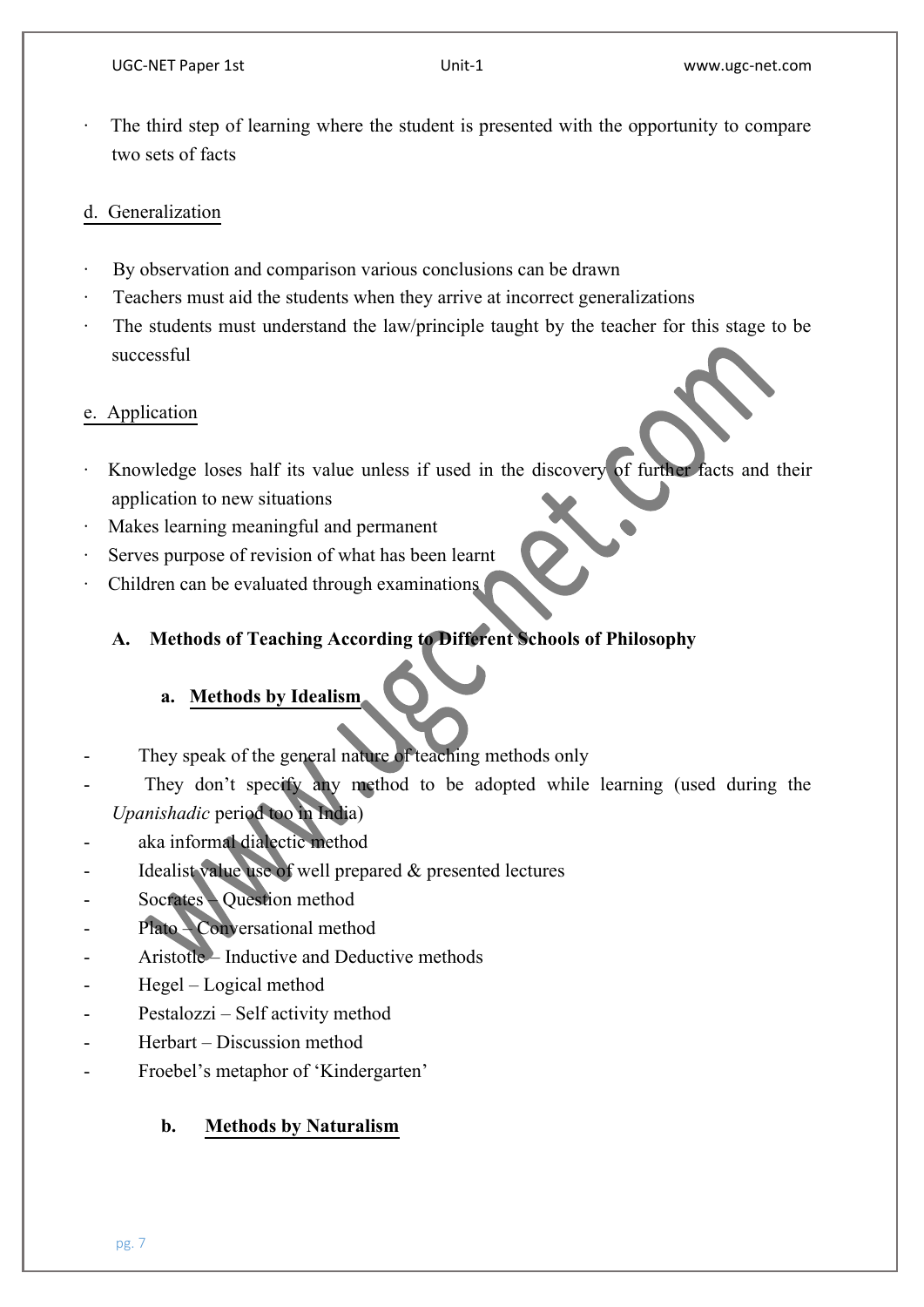- Rousseau believed education lasts throughout life  $\&$  is gained everyday through various life experiences
- He believes learning should be based on actual experience  $\&$  a practical problem must be studied in its natural setting
- Learning can also take place in the spirit  $&$  methods of play
- The methods recommended by Rousseau maybe identified with the heuristic method  $\&$ experimental method advocated by John Dewey

#### **c. Pragmatic Methods**

- Focus on child and society and the activities therein
- Learning occurs as a result of an activity
- Children must learn how to discover  $\&$  method of teaching experimental
- It must develop reflective thinking in children so that they ask 'Wh

Teaching aids helps students to improve their skills and make learning fun. There are various kinds of teaching aids.

- 1. **Chart** Shows group facts in the form of a diagram, table or graph & includes an outline or word definitions
- 2. **Flash Cards** A set of cards that have number, letters, pictures or words on it & are used for facts and enhance memory
- 3. **Flip Charts** Useful for teaching large groups at a time and while teaching a lesson which involves stages or a process.
- 4. **Maps**  Used in social studies so that students can understand spatial relations
- 5. **Newspapers**  Used to learn about different places, cultures, grammar & current events.
- 6. **Graphs** Can be used in any subject. To compare population growth in social studies, numbers & ratios
- 7. **Surveys** Can be used by the teacher to gain feedback.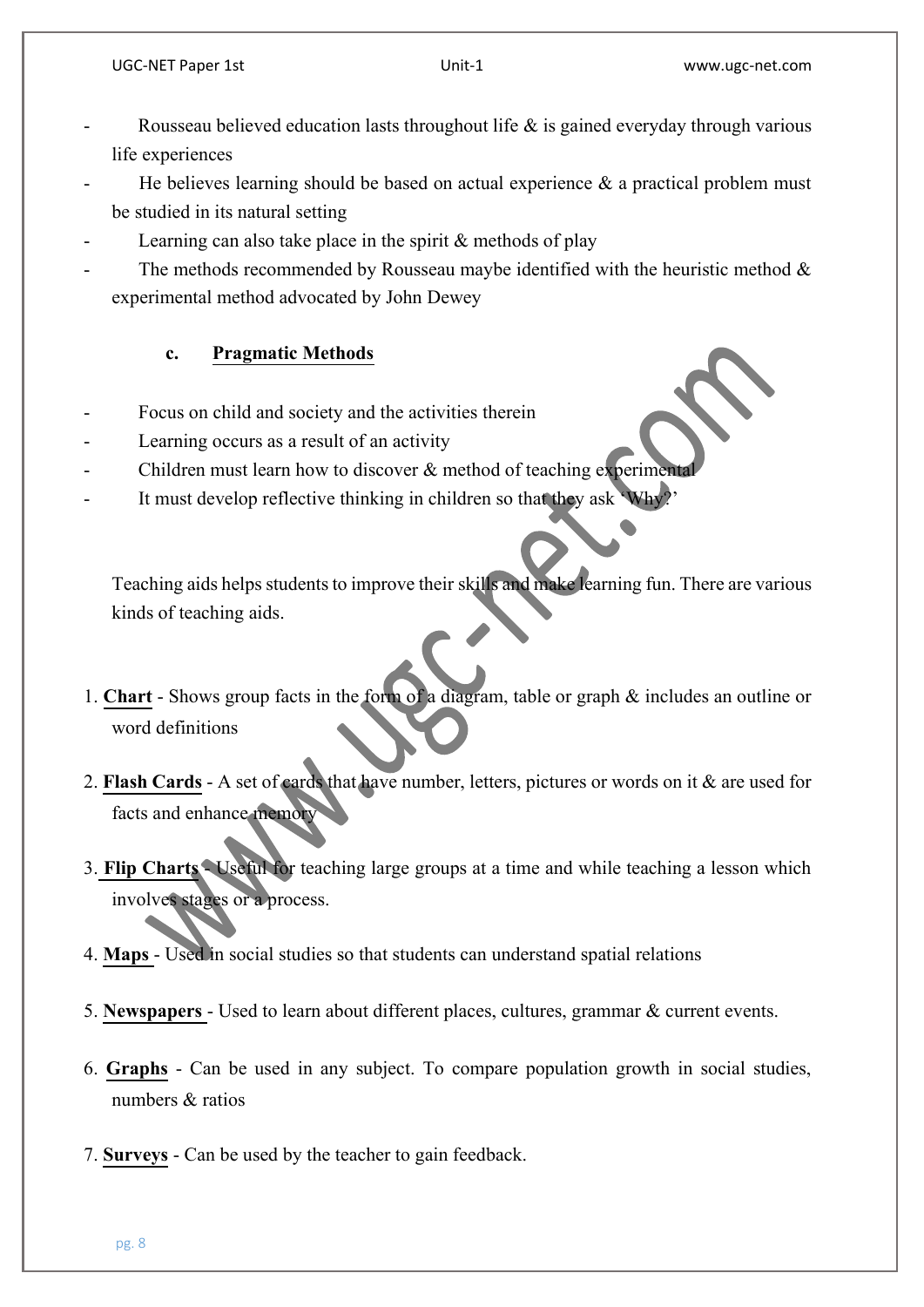8. **Audio Visual Aids** - Things to remember while using AV aids:

- Select the one suited for the topic
- Use AV to support or reinforce the activity
- Make sure the AV aid can be seen & heard clearly
- Practice using the aids before hand

9. **Hardware** - Radio, TV & Tape recorder

10. **Software** - Board, Cartoons & Models

Evaluative Systems

They are a device through which we can gauge what exactly a student achieve from the teaching-learning experience

#### **1. Examinations**

| 2. |            |    |          | Psychological         |     |              |      | <b>Evaluation</b> |
|----|------------|----|----------|-----------------------|-----|--------------|------|-------------------|
|    | Helps      | to | classify | students              | and | provide      | them | guidance          |
|    | Evaluating |    | students | $\cdot$<br>interests. |     | aptitude     | $\&$ | intelligence      |
|    | Help       |    | 1n       | testing               |     | achievements | of   | students          |

-Helps to know about the physical, mental, emotional and social behavior of the individual - Aids in guidance of the pupil Three methods of personality assessment: Psychometric, Projective & Behavioral *Projective Tests*

Helps to uncover unconscious motives - An ambiguous stimulus is presented to the client who interprets it as they like thus projecting their personality through their responses. - Two widely used Projective tests are : Rorschach Test & Thematic Apperception Test

# a. Rorschach Test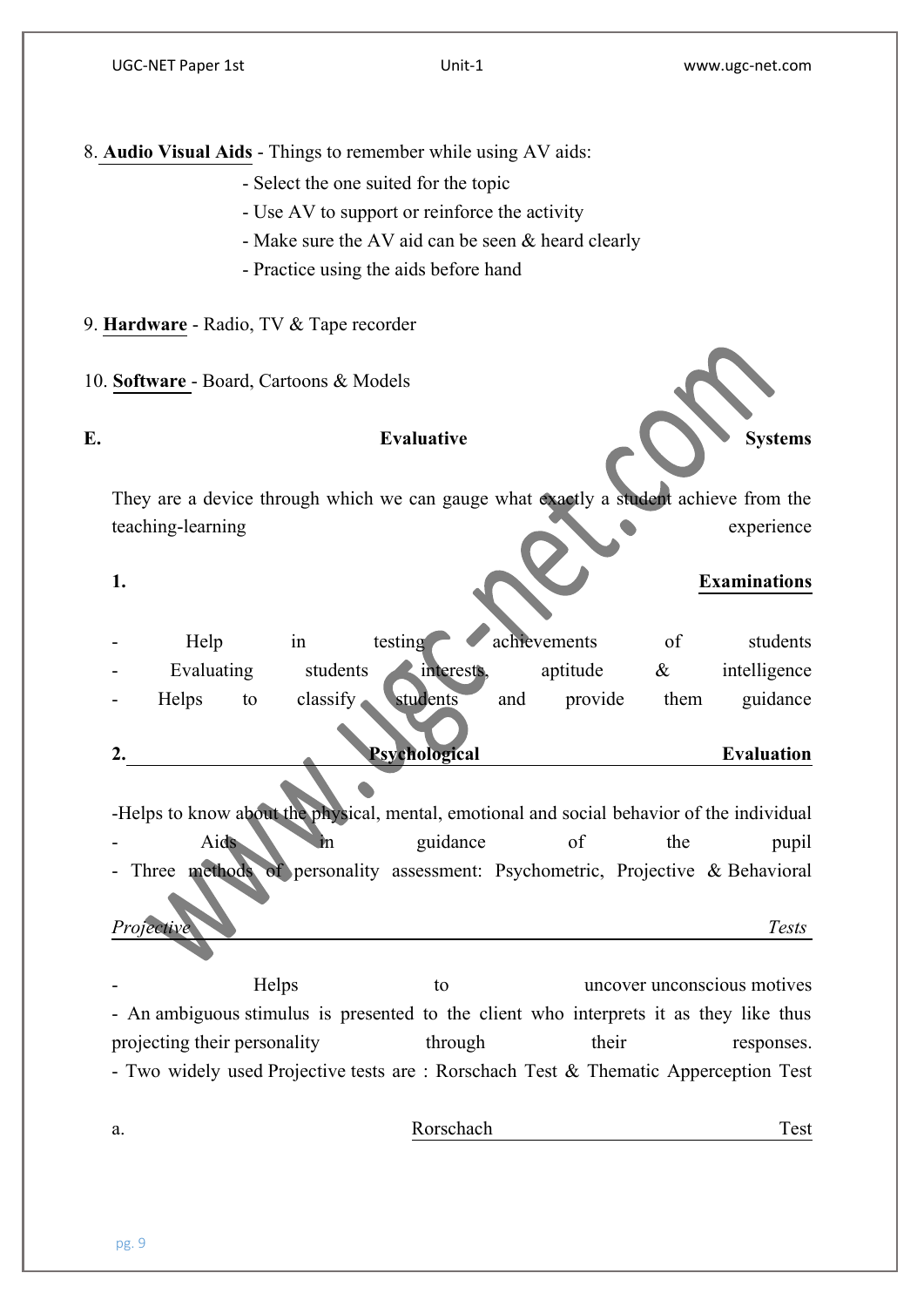#### UGC-NET Paper 1st Unit-1 www.ugc-net.com

Developed by Swiss psychiatrist Hermann Rorschach in the 1920's - Series of 10 cards each displaying different inkblots either colored or black & white - The subject is asked to look at each card one at a time & report everything seen on the card - After all 10 cards are done, the examiners goes over every response to ask them what features of the blot game them that particular impression

| b. | Thematic | Apperception | Test | (TAT) |
|----|----------|--------------|------|-------|
|    |          |              |      |       |

- Developed at Harvard University by Henry Murray in 1930's - Less ambiguous than Rorschach as it consists of actual scenes on 20 cards The subject is asked to base a story depending on the picture - The test is intended to reveal the 'themes' that occur in the persons imaginations - Apperceptions is perceptions of things in a certain way due to past experience - If a problem is bothering a particular subject, they may show up in a number of stories.

| 3. |                                                                   |       | Philosophical |         |    |         | <b>Evaluation</b> |
|----|-------------------------------------------------------------------|-------|---------------|---------|----|---------|-------------------|
|    | Evaluation                                                        | based | on            | mastery | οf | subject | matter            |
|    | - Test the memory, mastery and ability to apply the skills learnt |       |               |         |    |         |                   |

#### **Off-Line and On-Line Learning**

**ऑफ-लाइन और ऑन-लाइन अधिगम**

# **Off-Line Learning (ऑफ-लाइन अधिगम)**

Off-line learning is the traditional learning method. Here the teacher act as a sender and the student act as a receiver. The communication between them is through talking face to face through calk and chalkboard or overhead projectors. This method has been used for decades as an educational strategy.

ऑफ लाइन अधिगम पारंपरिक शिक्षण पद्धति है। यहां शिक्षक एक प्रेषक के रूप में कार्य करता है और छात्र एक रिसीवर के रूप में कार्य करता है। उन दोनों के बीच का संवाद कालक और चॉकबोर्ड या ओवरहेड प्रोजेक्टर के माध्यम से आमने-सामने बात करने के माध्यम से होता है। इस पद्धति का उपयोग दशकों से एक शैक्षिक रणनीति के रूप में किया जाता रहा है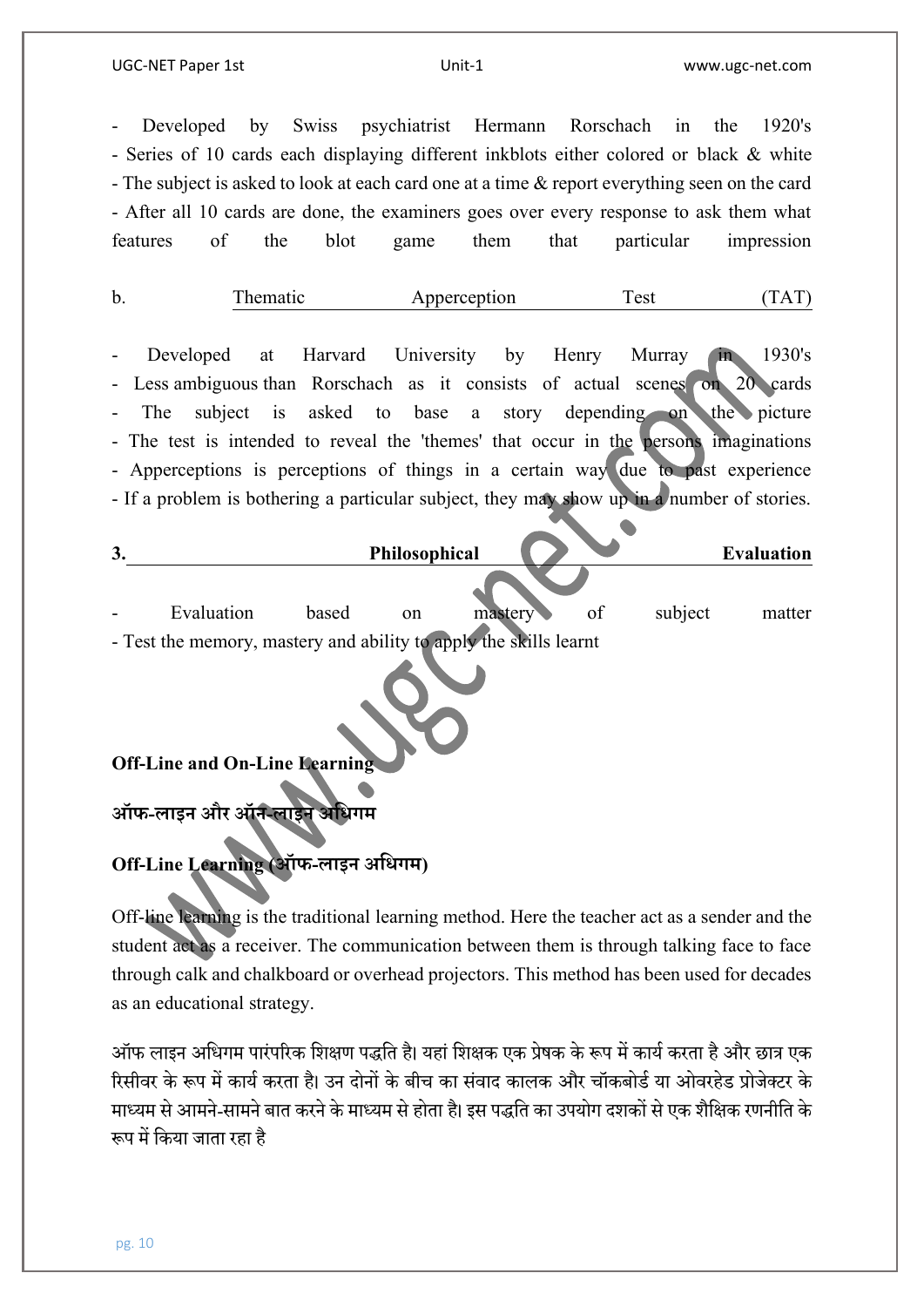# **Characteristics of Off-Line Methods (ऑफ-लाइन धिधियों की धिशेषताएँ)**

The Off-Line method is traditional but there are pros and cons of Off-line methods. Here are the following some characteristics of Off-line methods.

ऑफ-लाइन विधि पारंपरिक है लेकिन ऑफ-लाइन विधियों के फायदे और नुकसान हैं। यहां ऑफ-लाइन विधियों की कुछ विशेषताएं निम्नलिखित हैं

- 1. Teacher's role is important. शिक्षक की भूमिका महत्वपूर्ण है
- 2. Students are not active. छात्र सधिय नहीं हैं।
- 3. This approach can give good marks in the examination यह दृष्टिकोण परीक्षा में अच्छे अंक धदला सकिा है

# **Advantages of Off-Line Methods (ऑफ-लाइन धिधियों के लाभ)**

Here are some advantages regarding the off-line method of learning. सीिने की ऑफ-लाइन पद्धति के बारे में कुछ फायदे यहां दिए गए हैं।

- 1. Easy approach आसान दृधिकोण
- 2. Popular method. लोकप्रिय विधि
- 3. Marks oriented. अकं उन्मिु ।

# **Disadvantages of Off-Line Methods (ऑफ-लाइन धिधियों का नुकसान) :**

- 1. Marks oriented rather than result-oriented. परिणाम उन्मुख होने के बजाय अंक उन्मुख।
- 2. Based on memorization but not understanding. संस्मरण पर आधारित लेकिन समझ में नहीं आना।
- 3. Students depend on teachers. छात्र शिक्षकों पर निर्भर करते हैं।
- 4. Students are passive listeners. छात्र निष्क्रिय श्रोता हैं।
- 5. Can not gain extra knowledge. अतिरिक्त ज्ञान प्राप्त नहीं कर सकता

# **Online Learning (ऑनलाइन अधिगम) :**

Online learning is the modern method of learning. It is facilitated by electronic gadgets. It is abbreviated as E-Learning. It includes the services of electronic gadgets, teleconferencing, video conferencing, computer-based conferencing etc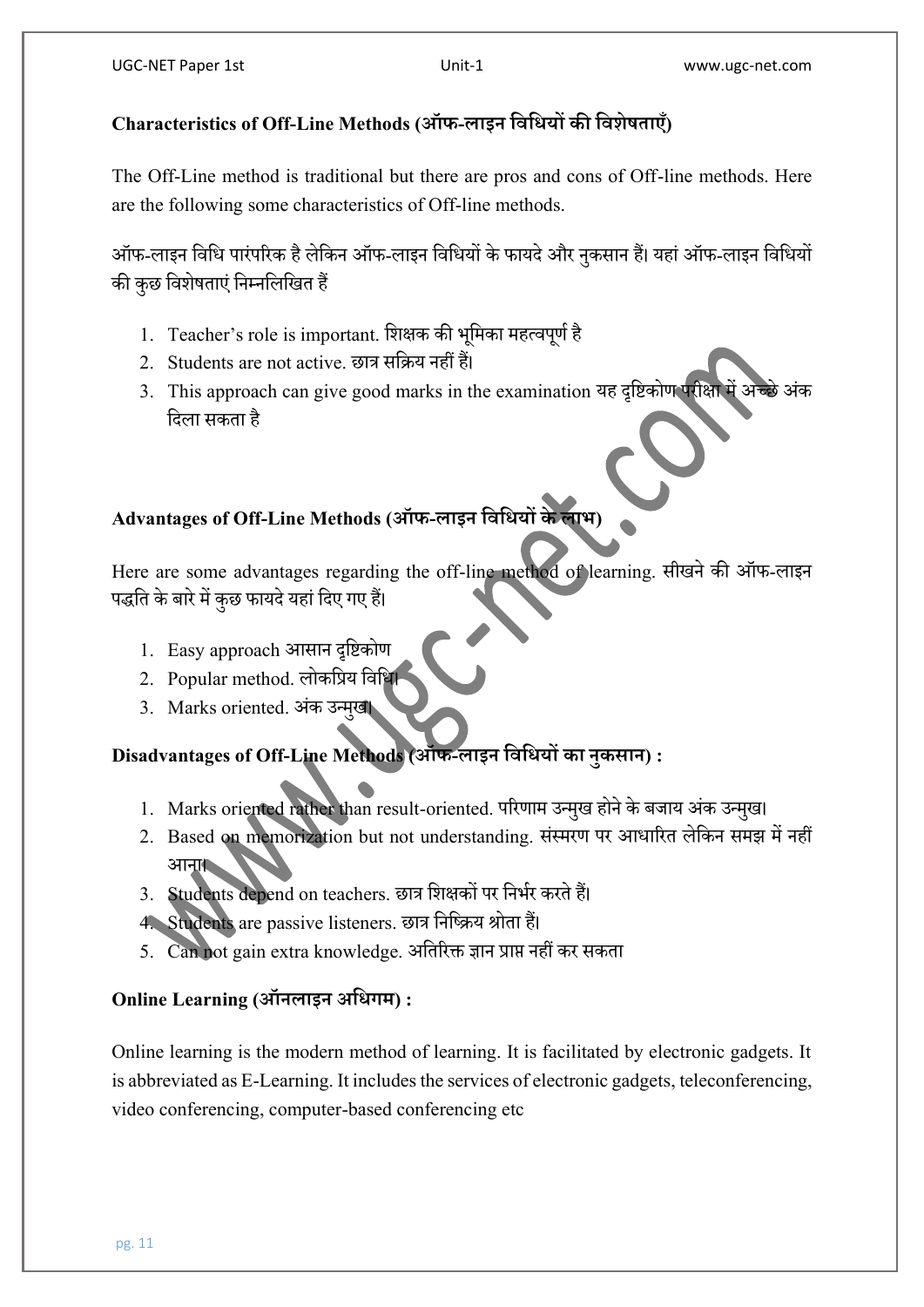ऑनलाइन अधिगम शिक्षण की आधुनिक विधि है। यह इलेक्ट्रॉनिक गैजेट्स द्वारा सुविधाजनक है। यह ई-लर्निंग के रूप में संक्षिप्त है। इसमें इलेक्ट्रॉनिक गैजेटस, टेलीकांफ्रेंसिंग, वीडियो कॉन्फ्रेंसिंग, कंप्यूटर-आधारित कॉन्फ्रेंसिंग आदि की सेवाएं शामिल हैं

### **Pre-requisite for On-Line Learning (ऑन लाइन अधिगम के धलए शतत)**

There are basically two prerequisite for E-Leaning. They are ई-लर्निंग के लिए मूल रूप से दो शर्त हैं। वो हैं

- 1. They call for the services of the computers, laptops. इसके लिए कंप्यूटर, लैपटॉप की जरुरत हैं।
- 2. The use of Internet services and Web technology is a must for their functioning. इंटरनेट सेवाओं और वेब प्रौद्योगिकी का उपयोग उनके कामकाज के लिए जरूरी है

# **Characteristics of On-Line Methods** (**ऑन-लाइन धिधियों की धिशेषताएँ)**

Online method is traditional but there are pros and cons of On-line methods. Here are the following some characteristics of On-line methods ऑनलाइन विधि पारंपरिक है. लेकिन ऑन-लाइन विधियों के फायेदे और नकसान हैं। यहाँ ऑन-लाइन विधियों की कछ विशेषताएँ दी गई हैं

- 1. It is computer-enhanced learning यह कंप्यूटर-वर्धित शिक्षा है
- 2. Separation of teachers and learners. शिक्षकों और शिक्षार्थियों का पृथक्करण।
- 3. Self-paced learning स्वप्रशिक्षित शिक्षा
- 4. The use of a computer network is essential. कंप्यूटर नेटवर्क का उपयोग आवश्यक है

# **Advantages of On-Line Methods** (**ऑन-लाइन धिधियों के लाभ)**

Both the sides of the coin are not the same. If there are benefits of something then there might also be disadvantages simultaneously. Here we are going to discuss some benefits regarding On-Line method of learning.

सिक्के के दोनों पहलू समान नहीं हैं। अगर किसी चीज के फायदे हैं तो साथ में नुकसान भी हो सकता है। यहां हम ऑन-लाइन पद्धति सीखने के बारे में कुछ लाभों पर चर्चा करने जा रहे हैं।

- 1. Content update is easy सामग्री अद्यिन आसान है
- 2. Saves travel cost. यात्रा लागत बचाता है।
- 3. Saves time. समय बचाता है।
- 4. Internet connections are widely available. इंटरनेट कनेक्शन व्यापक रूप से उपलब्ध हैं।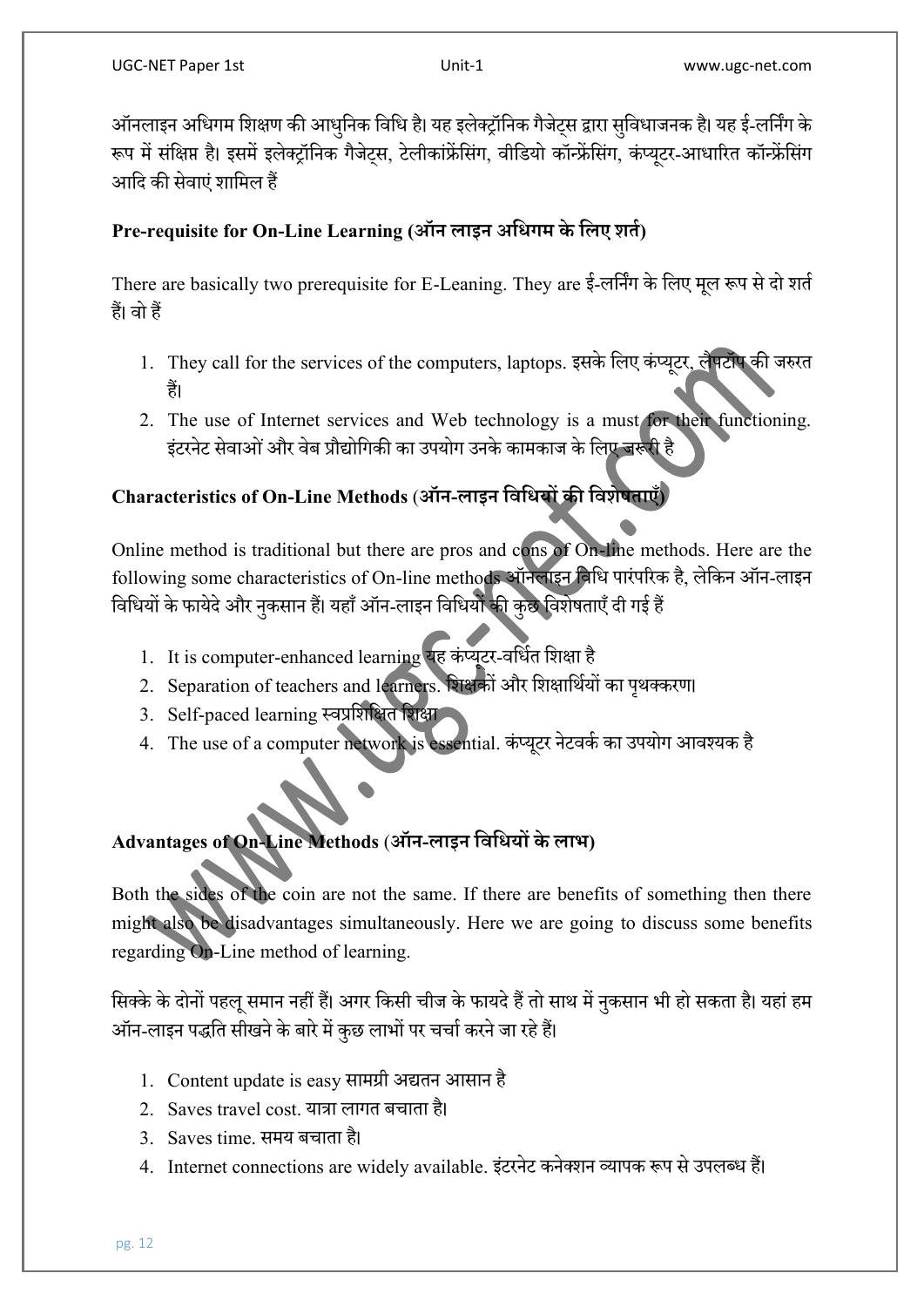5. Accessibility and suitability पहुँच और उपयुक्तता

#### **Disadvantages of Online Methods (ऑनलाइन धिधियों का नुकसान)**

Following are some disadvantages of online learning methods. ऑनलाइनधिक्षण धवधियों केकुछ नुकसान निम्नलिखित हैं

- 1. Feedback is limited प्रतिक्रिया सीमित है
- 2. Costly method of learning सीखने की महंगी विधि
- 3. Health issues. स्वास्थ्य के मुद्दे।
- 4. Slower performance due to limited bandwidth. सीमित बैंडविड्थ के कारण धीमा प्रदर्शन।
- 5. Lack of personal connections. व्यक्तिगत संबंध का अभाव

# **Difference between Off-Line Learning and Online Learning**

# **(ऑफ-लाइन अधिगम और ऑनलाइन अधिगम केबीच अंतर)**

# **Off-Line Learning ऑफ-लाइन अधिगम Online Learning ऑनलाइन अधिगम**

Traditional method पारंपरिक विधि Modern method आधुनिक विधि

No health issues कोई स्वास्थ्य संबंधी समस्या नहीं Bad health issues खराब स्वास्थ्य मुद्दे

Need to be physically present शारीरिक रूप से No need to be physically present शारीरिक रूप उपस्थित होने की आवश्यकता है से उपस्थित होने की आवश्यकता नहीं है

Strict rules and guidelines सख्त नियम और No strict rules and guidelines कोई सख्त नियम दिशानिर्देश ओर दिशानिर्देश नहीं

No self-paced learning कोई आत्म-अध्ययन नहीं Self-paced learning आत्म-अध्ययन

Requires more time and money अधिक समय और Do not require more time and money अधिक धन की आवश्यकता है समय और धन की आवश्यकता नहीं है

Not so costly इतना महंगा नहीं है  $\qquad \qquad \text{Costly method}$  महंगा तरीका

# **Some trending Online Methods (कुछ प्रचधलत ऑनलाइन तरीके)**

Here we are providing you with some trending Online methods**.**

यहां हम आपको कुछ प्रचलित ऑनलाइन तरीके प्रदान कर रहे हैं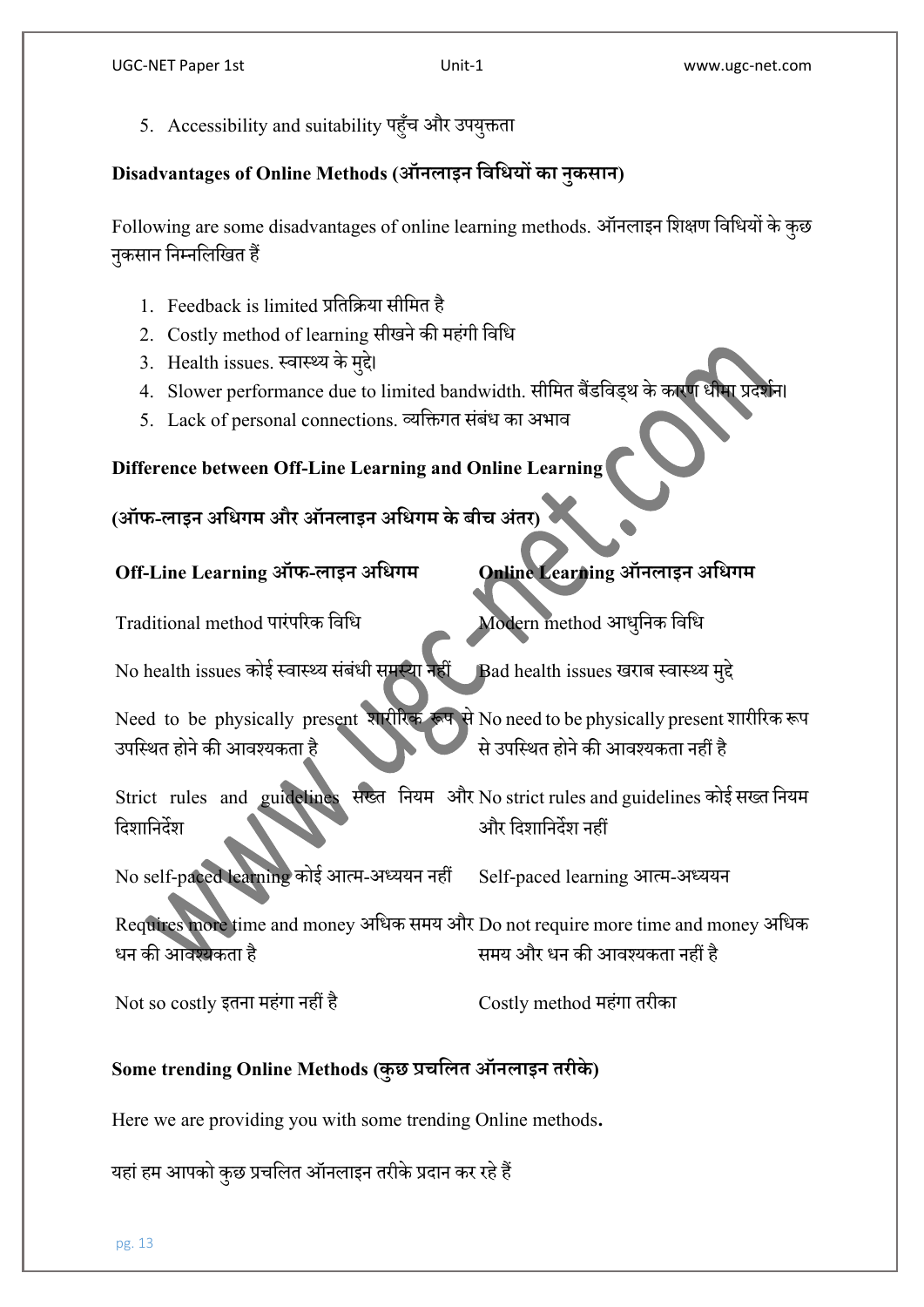#### **1. MOOC**

**M-Massive :** It is massive because it provides access to a very large number of students. The learners self-organized their participation according to their learning goals.

**एम- मैसिव:** यह बड़े पैमाने पर है क्योंकि यह छात्रों की एक बहत बड़ी संख्या तक पहंच प्रदान करता है। शिक्षार्थियों ने अपने सीखने के लक्ष्यों के अनसार अपनी भागीदारी को स्वयं संगठित किया

**O-Open:** It means that the course is open to everyone. To participate one should be registered for free. It has no entrance exams or tuition fee for registration.

<mark>ओ-ओपन:</mark> इसका मतलब है कि पाठ्यक्रम सभी के लिए खुला है। भाग लेने के लिए एक को मुफ्त में पंजीकृत होना चाहिए। इसमें पंजीकरण के लिए कोई प्रवेश परीक्षा या शिक्षण शल्क नहीं है

**O-Online:** It means that course is delivered through the Internet only. To study on MOOC, students have a proper Internet connection.

<mark>ओ-ऑनलाइन:</mark> इसका मतलब है कि पाठयक्रम केवल इंटरनेट के माध्यम से दिया जाता है। MOOC पर अध्ययन करने के लिए, छात्रों के पास एक उचित इंटरनेट कनेक्शन है

**C-Course :** Course refers to the achievement of the outcomes after the study within a given period of time.

सी- कोर्स: कोर्स एक निश्चित अवधि के भीतर अध्ययन के बाद परिणामों की उपलब्धि को संदर्भित करता है

So MOOC is termed as Massive Open Online Course. MOOC is an organized course aimed at large-scale interactive participation and open access via web. MOOC helps to build a community for students, professors and teaching assistants.

इसलिए MOOC को मैसिव ओपन ऑनलाइन कोर्स कहा जाता है। एमओओसी एक संगठित पाठयक्रम है जिसका उद्देश्य बड़े पैमाने पर इंटरैक्टिव भागीदारी और वेब के माध्यम से खली पहुंच है। MOOC छात्रों, प्रोफेसरों और शिक्षण सहायकों के लिए एक समदाय बनाने में मदद करता है

#### **2. Swayam**

SWAYAM (Study Webs of Active–Learning for Young Aspiring Minds) is a programme initiated by Government of India (GOI). It covers school (from class  $9<sup>th</sup>$  onwards), undergraduate, post-graduate, engineering, law and other professional courses.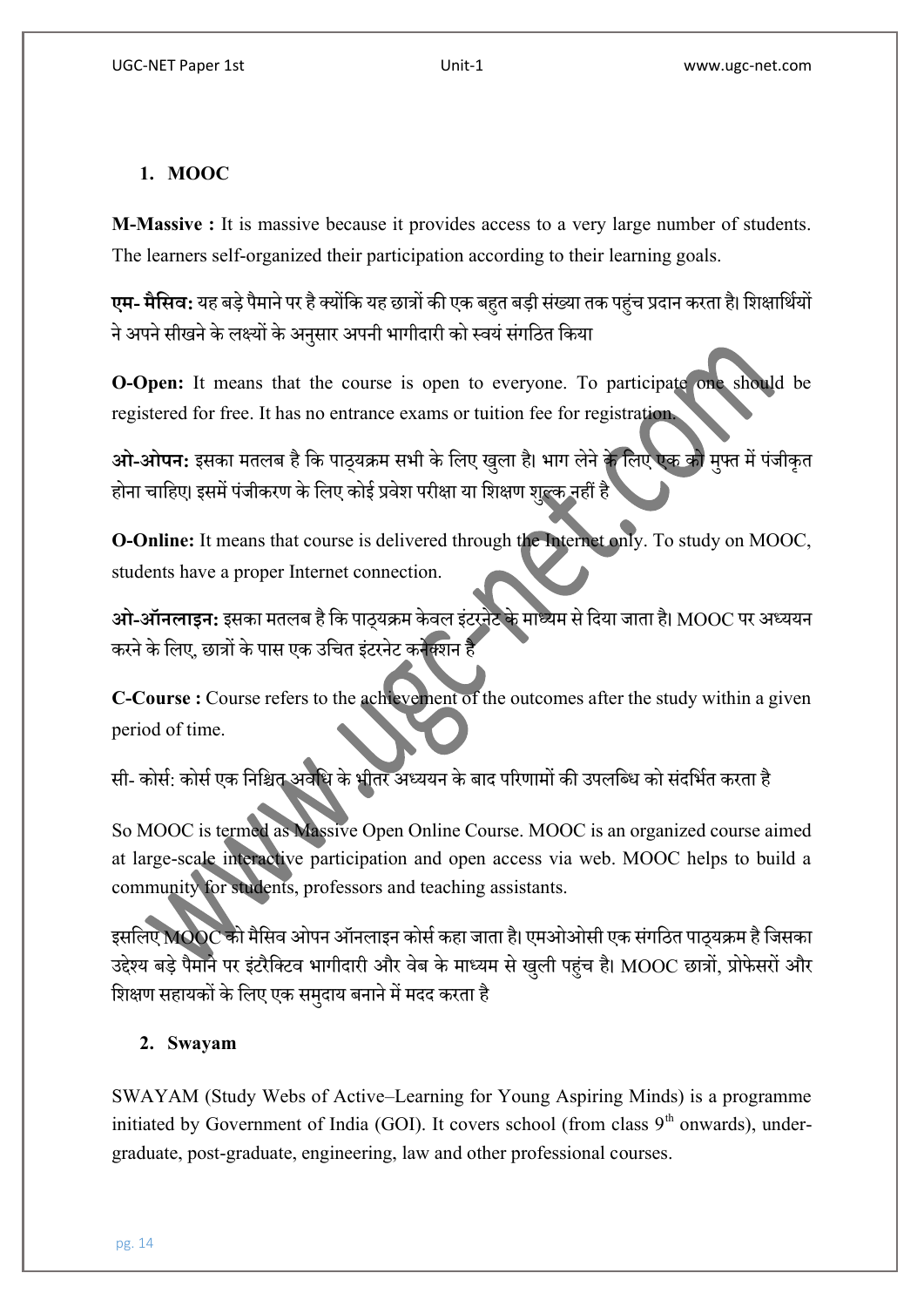SWAYAM (स्टडी वेब्स ऑफ एक्टिव-लर्निंग फॉर यंग एस्पायरिंग माइंड्स) भारत सरकार (GOI) द्वारा शुरू किया गया एक कार्यक्रम है। इसमें स्कूल (कक्षा 9 वीं से आगे), स्नातक, स्नातकोत्तर, इंजीनियरिंग, कानुन और अन्य व्यावसायिक पाठयक्रम शामिल हैं

The courses on SWAYAM are divided into 4 quadrants. These are

 $SWAYAM$  के पाठ्यक्रम को 4 चत्थांशों में विभाजित किया गया है। ये हैं

- Video lecturesवीधर्यो व्याख्यान
- Specially prepared reading material that can be downloaded/printed विशेष रूप से तैयार पठन सामग्री जिसे डाउनलोड / मुद्रित किया जा सकता है
- Self-assessment tests through tests and quizzesपरीक्षण और क्विज़ के माध्यम से स्व-मल्यांकन परीक्षण और
- An online discussion forum for clearing the doubts.संदेह को दूर करने के लिए एक ऑनलाइन चर्चा मंच

There will be an assessment of the student at the end of each course through examination and the marks/grades.

परीक्षा और अंक / ग्रेड के माध्यम से प्रत्येक पाठ्यक्रम के अंत में छात्र का मूल्यांकन होगा

# **3. SWAYAM PRABHA (SWAYAM प्रभा)**

SWAYAM Prabha is an initiative of the Ministry of Human Resources Development. It provides 32 High-Quality Educational Channels through DTH (Direct to Home) across the length and breadth of the country on a 24X7 basis.

 $\,$  SWAYAM प्रभा मानव संसाधन विकास मंत्रालय की एक पहल है। यह 24  $\times$  7 के आधार पर देश की लंबाई ओर चौड़ाई में डीटीएच (डायरेक्ट टू होम) के माध्यम से 32 उच्च गुणवत्ता वाले शैक्षिक चैनल प्रदान करता है।

It has a curriculum-based course. It covers diverse disciplines. This is primarily aimed at making quality learning resources accessible to remote areas where internet availability is still a challenge. It publishes new content every day. Every content is repeated 5 times a day. So that student can choose their convenient time slot.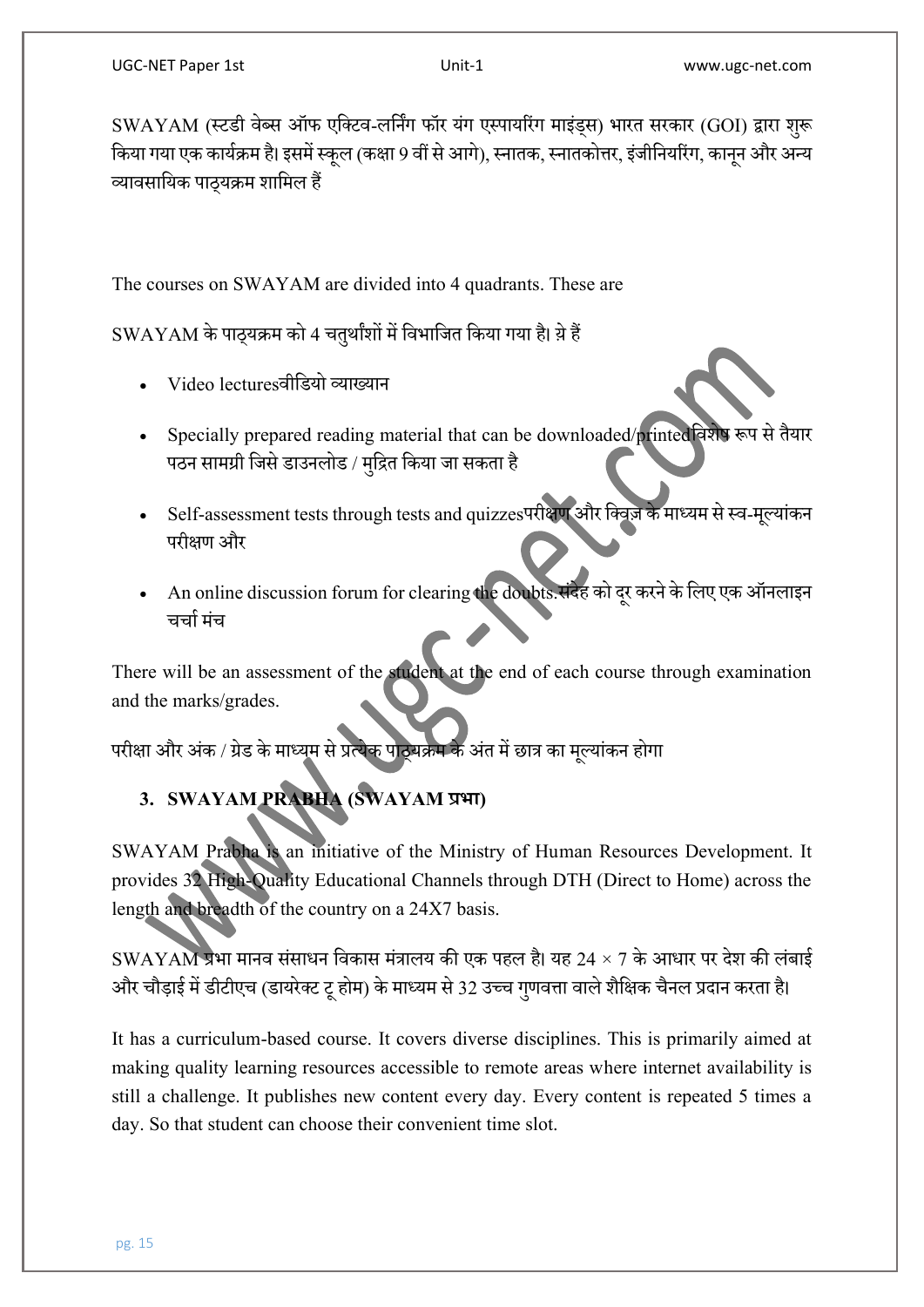इसका पाठ्यक्रम आधारित है। इसमें विविध विषयों को शामिल किया गया है। यह मुख्य रूप से दूरस्थ क्षेत्रों में जहां इंटरनेट की उपलब्धता अभी भी एक चुनौती है, गुणवत्तापूर्ण शिक्षा संसाधनों को सुलभ बनाना है। यह हर दिन नई सामग्री प्रकाशित करता है। हर सामग्री को दिन में 5 बार दोहराया जाता है। ताकि छात्र अपना सुविधाजनक समय स्लॉट चनु सकें

#### Teaching support system Traditional, Modern and ICT based.

| Teaching support system Traditional, Modern and ICT based.:-जो शिक्षक को पढ़ाने मे साधन |               |                         |                  |                                |                    |           |                  |           |              |          |  |
|-----------------------------------------------------------------------------------------|---------------|-------------------------|------------------|--------------------------------|--------------------|-----------|------------------|-----------|--------------|----------|--|
| साहयता                                                                                  | करते          | है                      | उसको             | शिक्षण                         |                    | सहायक     | system           |           | बोलते        | है।      |  |
| ये System                                                                               |               |                         |                  |                                | तीन                |           |                  |           |              | है।      |  |
| $1-$                                                                                    |               |                         |                  | Traditional                    |                    |           |                  |           |              | system.  |  |
| $2 -$                                                                                   |               |                         |                  | Modern                         |                    |           |                  |           |              | system.  |  |
| $3-$                                                                                    |               |                         | <b>ICT</b>       |                                | based              |           |                  |           | system.      |          |  |
|                                                                                         |               |                         |                  |                                |                    |           |                  |           |              |          |  |
| <b>Education</b><br><b>Traditional</b><br>system:-                                      |               |                         |                  |                                |                    |           |                  |           |              |          |  |
| Traditional                                                                             |               | Education               | system           | को                             | कई                 | नाम       | से               | जाना      | जाता         | है       |  |
| $1-$                                                                                    |               |                         | Back             |                                |                    | to        |                  |           |              | basics.  |  |
| $2 -$                                                                                   |               |                         | Chalk            |                                |                    | to        |                  |           |              | talk.    |  |
| $3-$                                                                                    |               |                         |                  | Conventional                   |                    |           |                  |           | education.   |          |  |
| 4- Customary education.                                                                 |               |                         |                  |                                |                    |           |                  |           |              |          |  |
|                                                                                         |               |                         |                  |                                |                    |           |                  |           |              |          |  |
| <b>Traditional</b>                                                                      |               | <b>Education</b>        |                  | system                         | के                 |           | संबंधित          | अन्य      |              | बाते:-   |  |
| 1-Traditional                                                                           |               | system                  | का               | समाज                           | मे                 | पहले      | प्रयोग           |           | होता         | था।      |  |
| $2 -$                                                                                   | Traditional   |                         | system           |                                | teacher            | center    |                  | education |              | थी।      |  |
| $3-$                                                                                    |               | Traditional system rote |                  | learning और memorialization पर |                    |           |                  |           | आधारित       | थी।      |  |
|                                                                                         |               |                         |                  |                                |                    |           |                  |           |              |          |  |
| Traditional                                                                             |               |                         | <b>Education</b> |                                | system             |           | के               |           | method:-     |          |  |
| $1 -$                                                                                   |               | Direct                  |                  | Instructions                   |                    |           | and              |           |              | lecture. |  |
| $2 -$                                                                                   |               |                         |                  | Seat                           |                    |           |                  |           |              | work.    |  |
| $3-$                                                                                    | Students      |                         | learning         | through                        |                    | listening | and              |           | observation. |          |  |
| $4-$                                                                                    |               | Instructions            |                  | based                          |                    | of        |                  | note      |              | book.    |  |
| $5-$                                                                                    |               |                         |                  |                                |                    |           |                  |           | Lectures.    |          |  |
| $6-$                                                                                    | Learning      |                         |                  |                                | by                 |           |                  |           | writing.     |          |  |
| $7 -$                                                                                   | <b>Tasks</b>  |                         |                  |                                |                    | of        |                  |           | assignment.  |          |  |
| <b>Used</b>                                                                             | <sub>of</sub> | tools                   |                  | in                             | <b>Traditional</b> |           | <b>Education</b> |           |              | system:- |  |